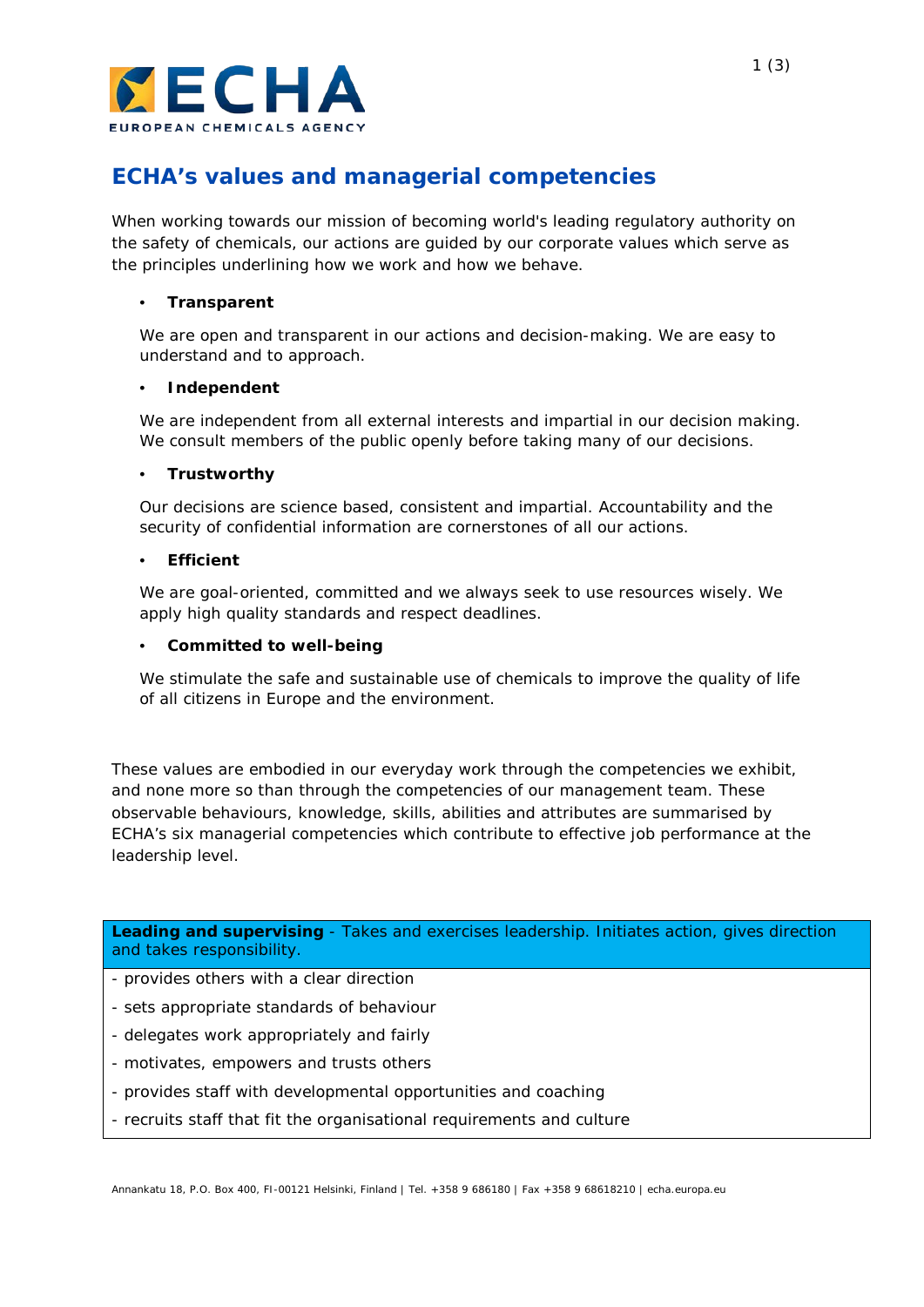

**Relating and Networking** – Communicates and networks effectively. Successfully persuades and influences others. Relates to others in a collaborative, confident and relaxed manner..

- establishes good relationships with customers and staff
- builds wide and effective networks of contacts inside and outside the organisation
- relates and cooperates well to people at all levels, avoiding 'silo mentality'
- manages conflict effectively and respectfully
- uses personal style appropriately to enhance relationships with others

**Analysing** - Shows evidence of analytical thinking. Gets to the heart of complex matters and issues. Applies own expertise effectively. Quickly learns new technology. Communicates well in writing.

- analyses and assesses the impact of data and other sources of information
- breaks information into component parts, patterns and relationships
- probes for future information or greater understanding of a problem

- makes rational judgements from the available information and analysis, examines consequences of intended action

- produces workable solutions to a range of problems
- demonstrates an understanding of how one issue may be part of a much larger system

**Formulating Strategies and Concepts** – Open to new ideas and experiences. Seeks out learning opportunities. Handles situations and problems with innovation and creativity. Supports and drives organisational change.

- works strategically to identify opportunities to realise organisational goals
- sets and develops strategies, as appropriate
- identifies and develops positive and compelling visions of the organisation's future potential

- takes account of a wide range of issues (including financial and environmental impact) across, and related to, the organisation